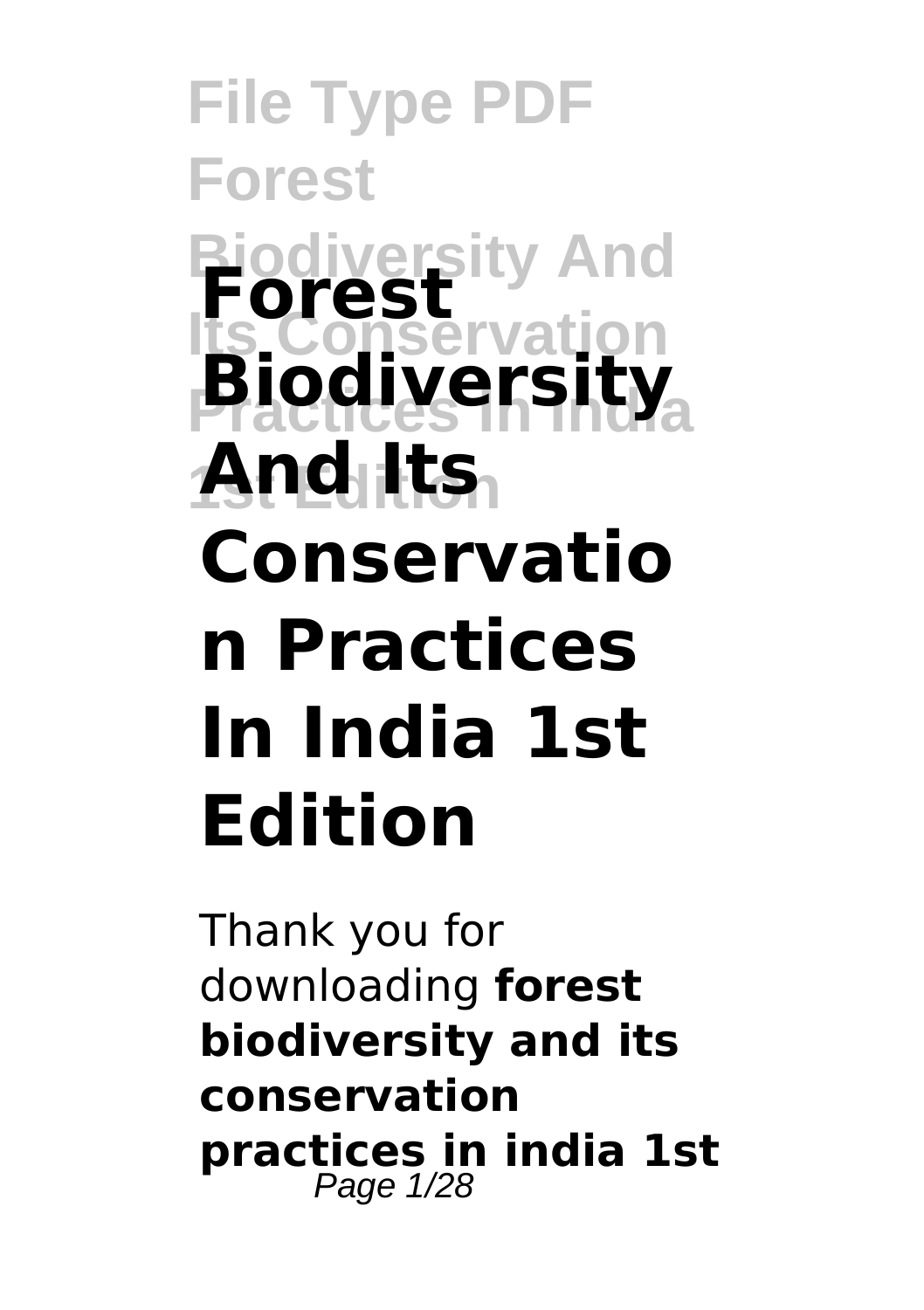**Bidition**. As you may know, people have look **Practices In India** their favorite readings like this forest hundreds times for biodiversity and its conservation practices in india 1st edition, but end up in malicious downloads. Rather than enjoying a good book with a cup of coffee in the afternoon, instead they are facing with some infectious virus inside their desktop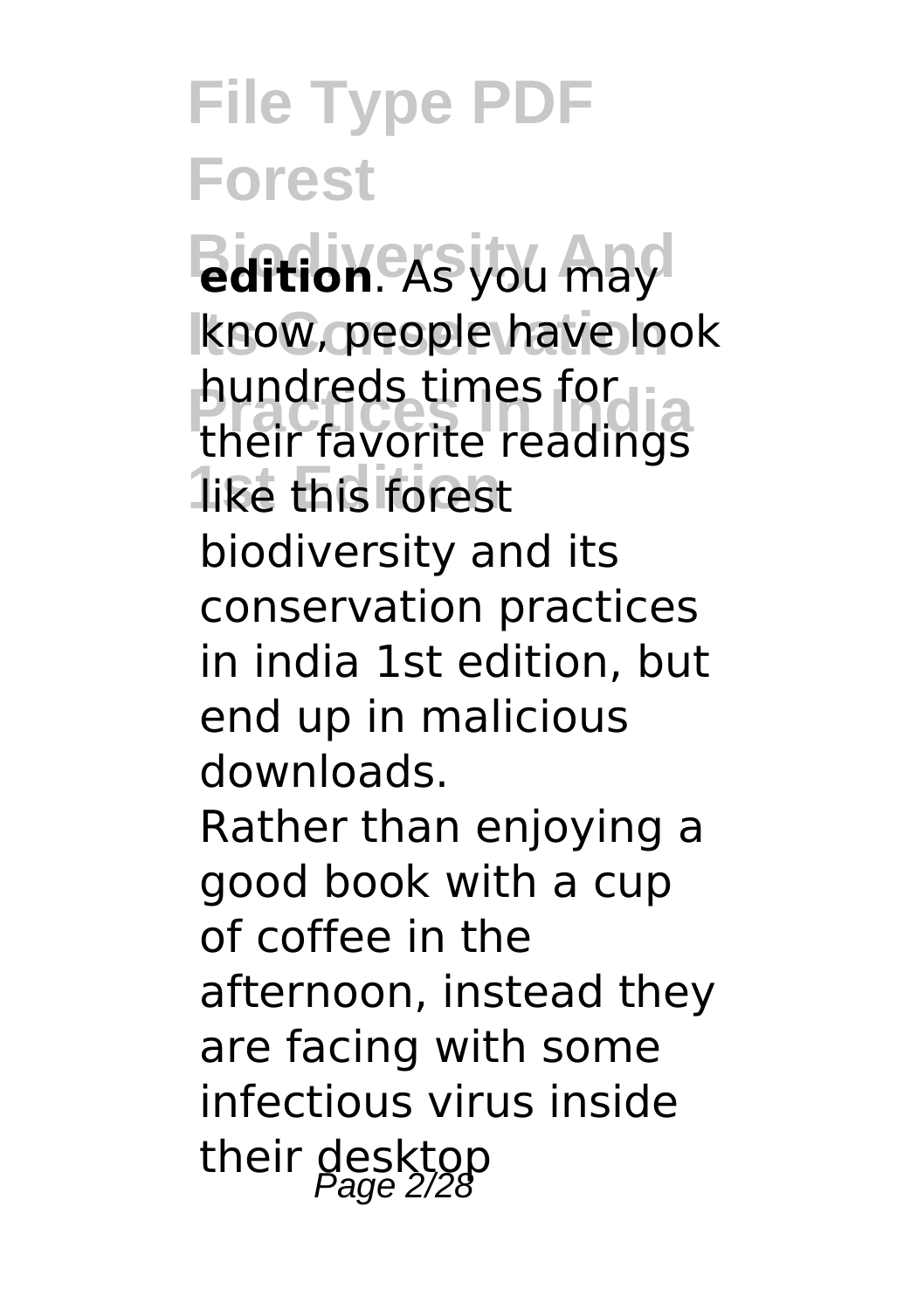#### **File Type PDF Forest Biomputer** sity And **Its Conservation** forest biodiversity and<br>its conservation practices in *india* 1st its conservation edition is available in our book collection an online access to it is set as public so you can download it instantly. Our digital library hosts in multiple locations, allowing you to get the most less latency time to download any of our books like this one.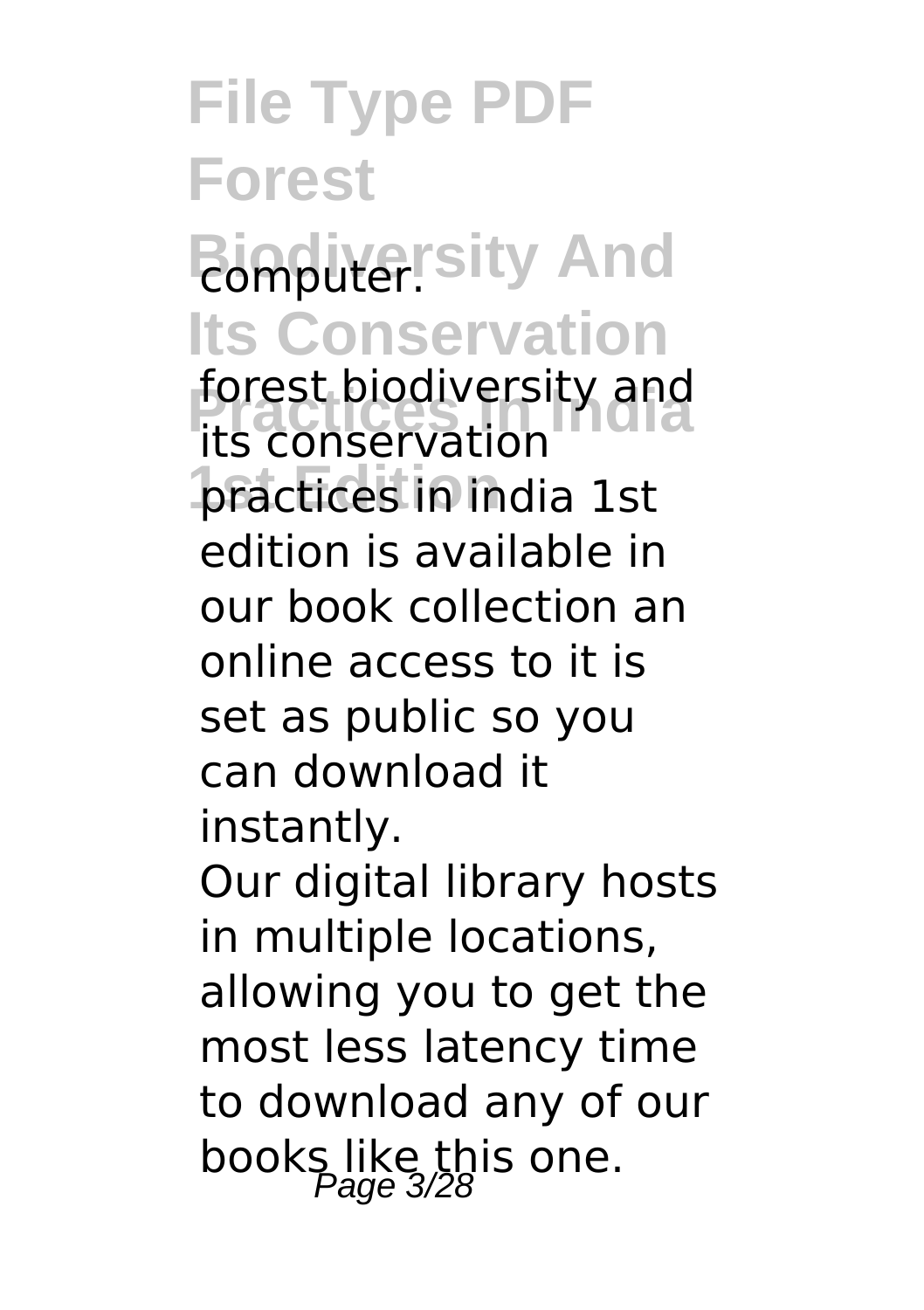**Rindly say, the forest biodiversity and its n Practices In India** in india 1st edition is **1st Edition** universally compatible conservation practices with any devices to read

From books, magazines to tutorials you can access and download a lot for free from the publishing platform named Issuu. The contents are produced by famous and independent writers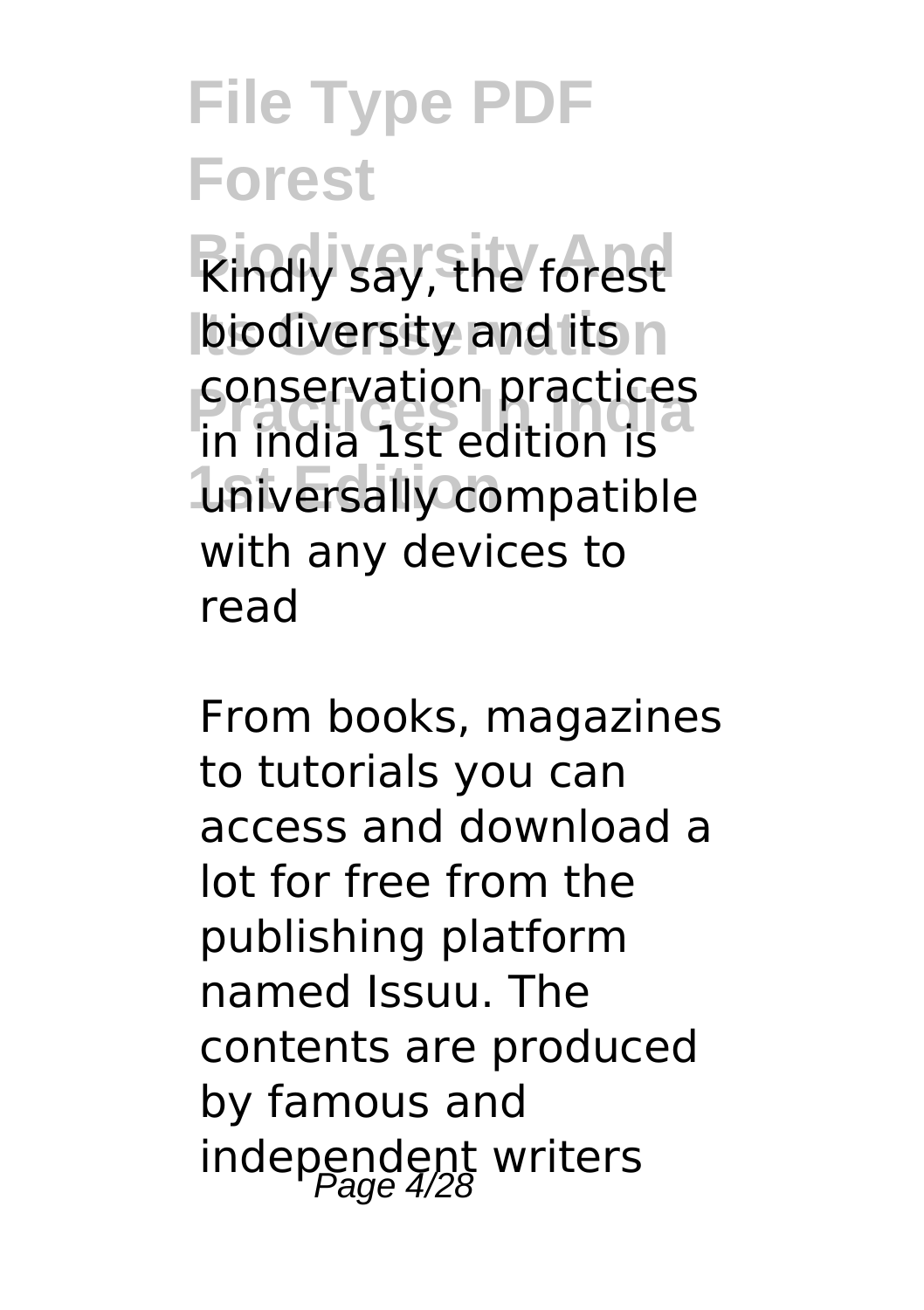**Bild you can access d** them all if you have an **Practices In India** read many books on the site even if you do account. You can also not have an account. For free eBooks, you can access the authors who allow you to download their books for free that is, if you have an account with Issuu.

#### **Forest Biodiversity And Its Conservation** Following are the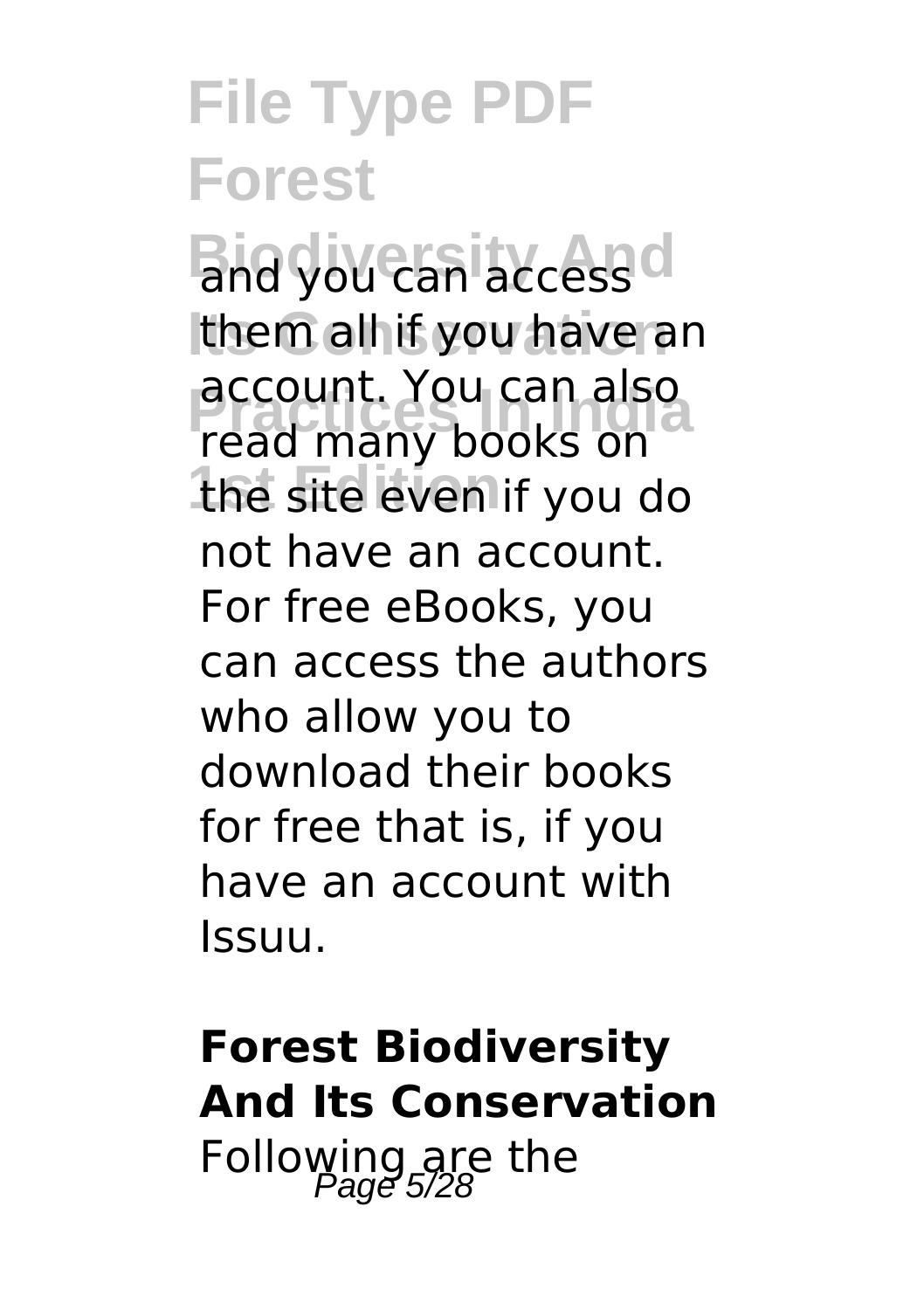**Biograph** Strategies for biodiversityation **Practices In India** varieties of food, **1st Edition** timber plants, conservation: All the livestock, microbes and agricultural animals should be conserved. All the economically important organisms should be identified and conserved. Unique ecosystems should be preserved first.

**Biodiversity Conservation -**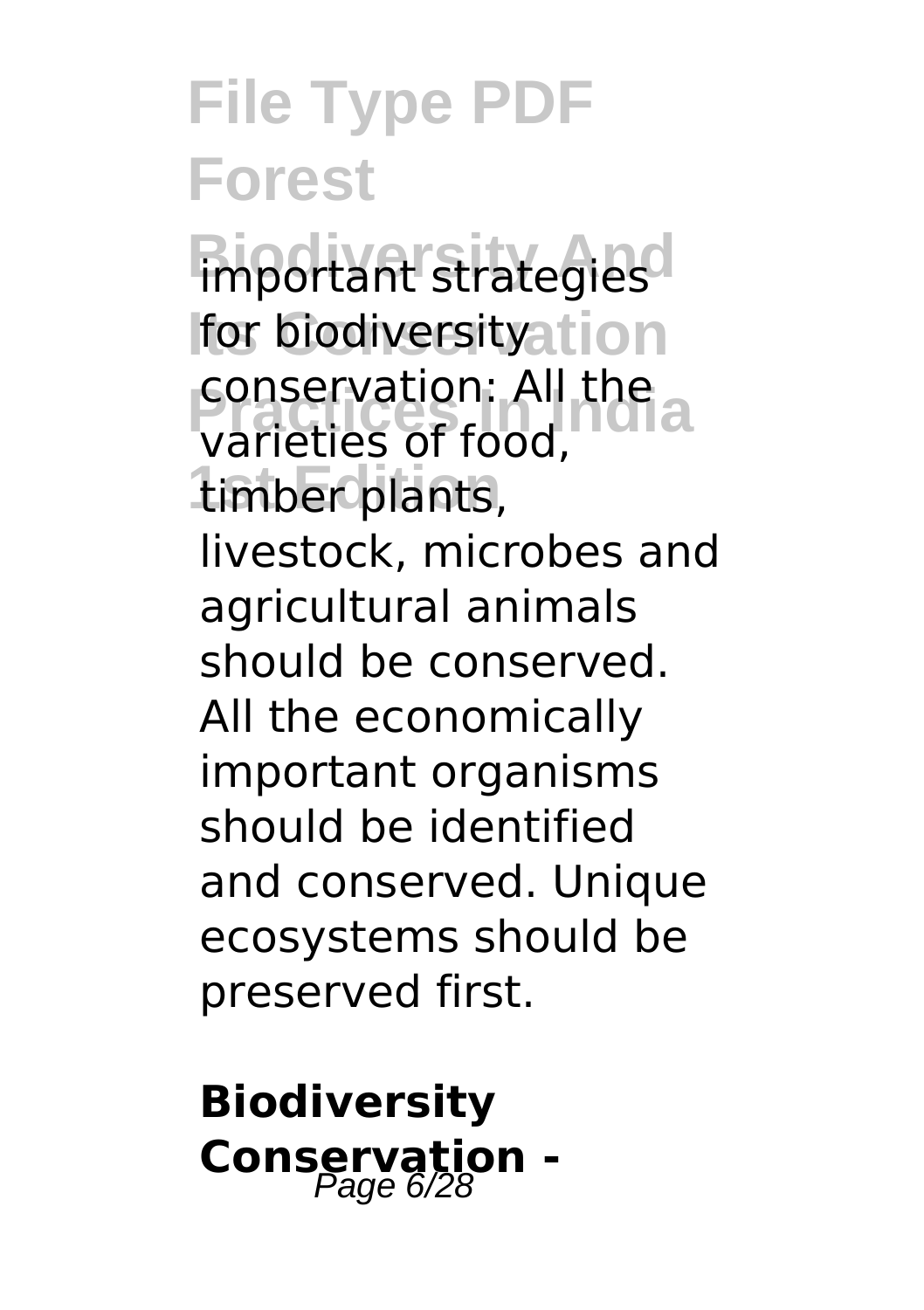**Bifferent Methods And Strategies** ion **Procests are biologically**<br>
diverse systems **1st Edition** representing some of diverse systems, the richest biological areas on Earth. They offer a variety of habitats for plants, animals and microorganisms. However, forest biodiversity is increasingly threatened as a result of deforestation, fragmentation, climate change and other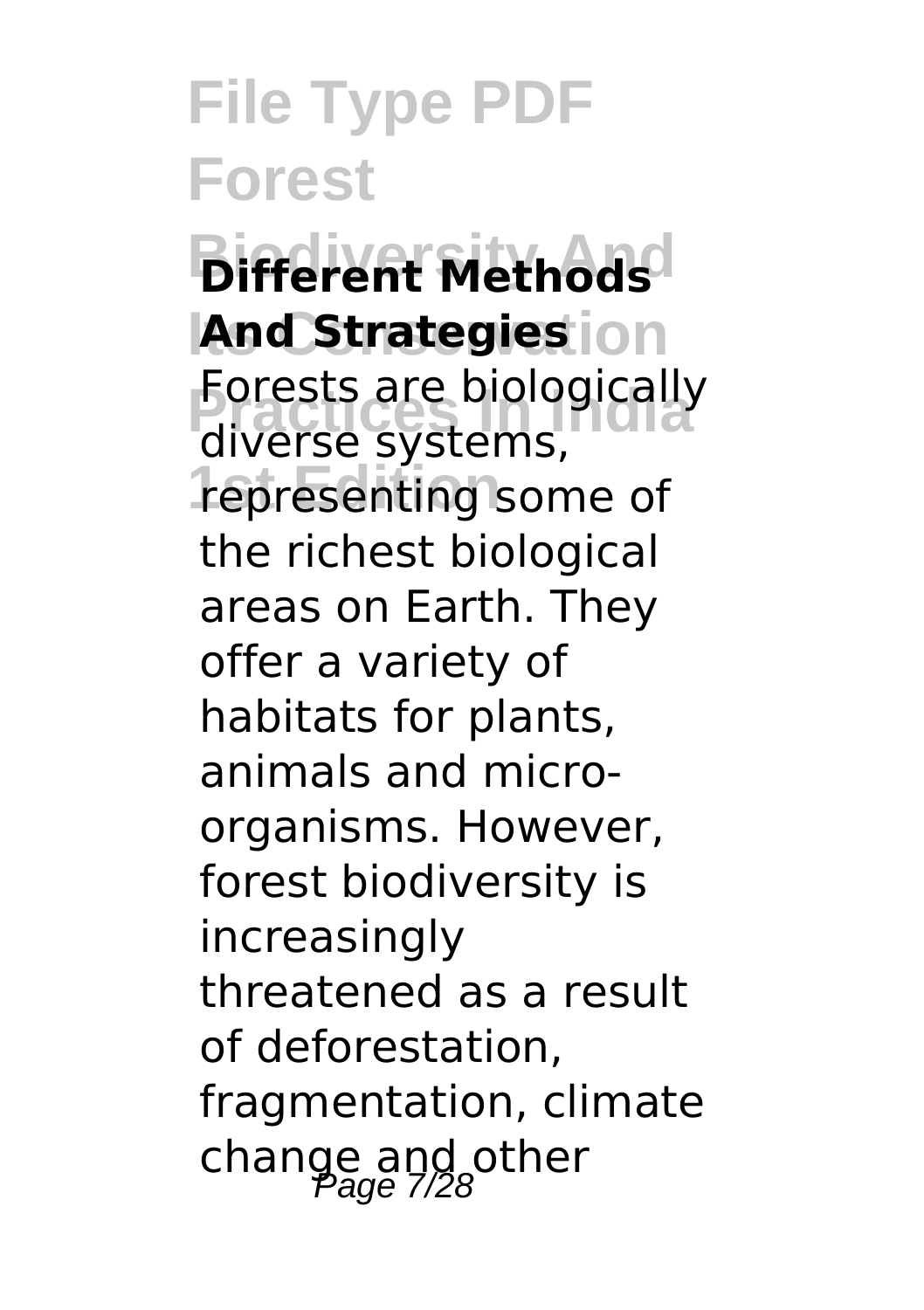**File Type PDF Forest Biressors**.rsity And **Its Conservation Forest Biodiversity -**<br>CRD LICES IN INGLA However, despite a **CBD** benign. forest policy and a strong regulatory regime, forest degradation and biodiversity loss continue because of the increasing requirements of the. burgeoning human population, land use change and spread of invasive alien species.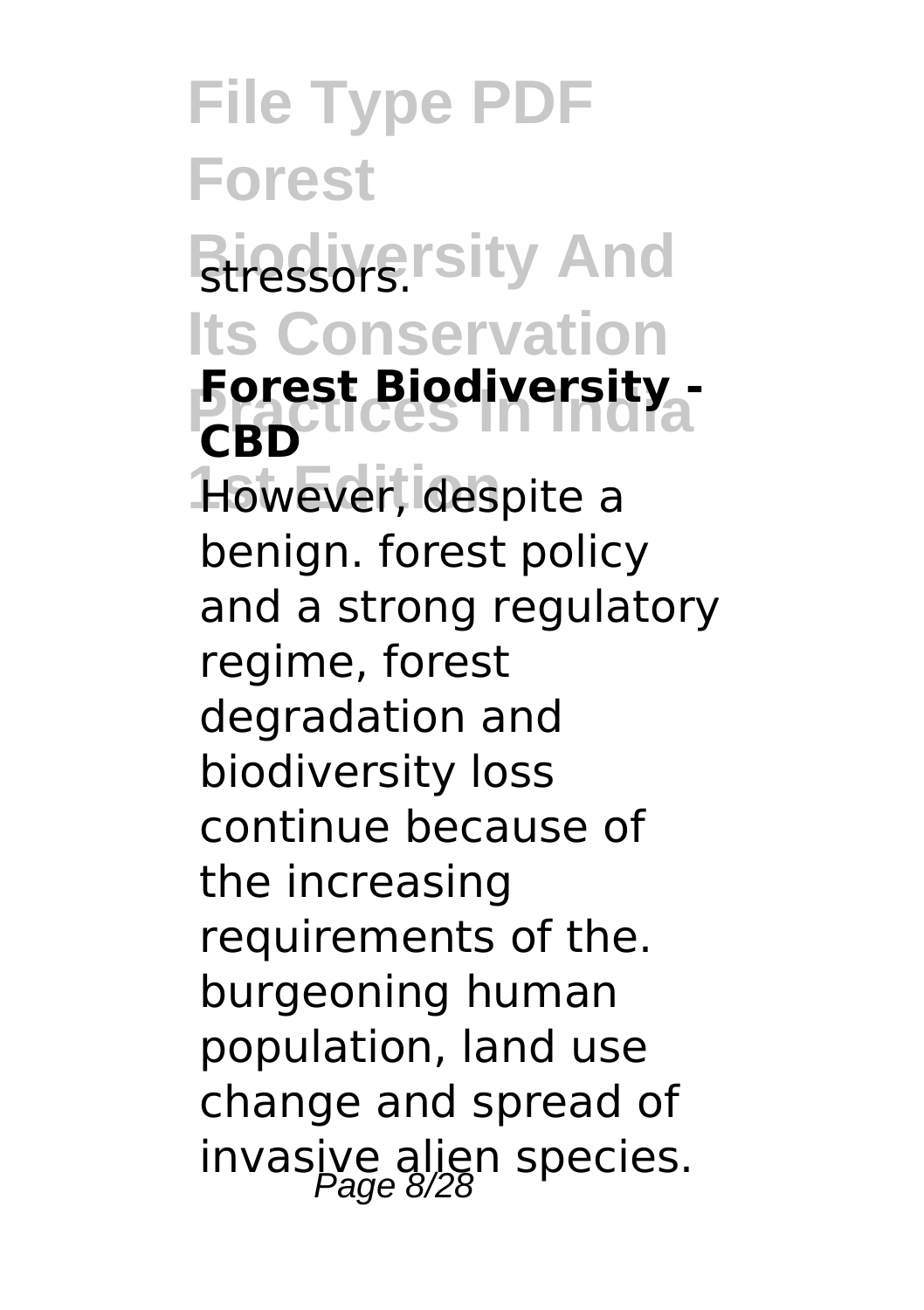**Biodiversity And** The extent and loss of biodiversity must be **Practices** In India

#### **Forest biodiversity and its conservation in India**

The extent and loss of biodiversity must be continuously monitored and people attracted to participate in biodiversity conservation rehabilitation on a massive scale. Citation Download Citation. J.S.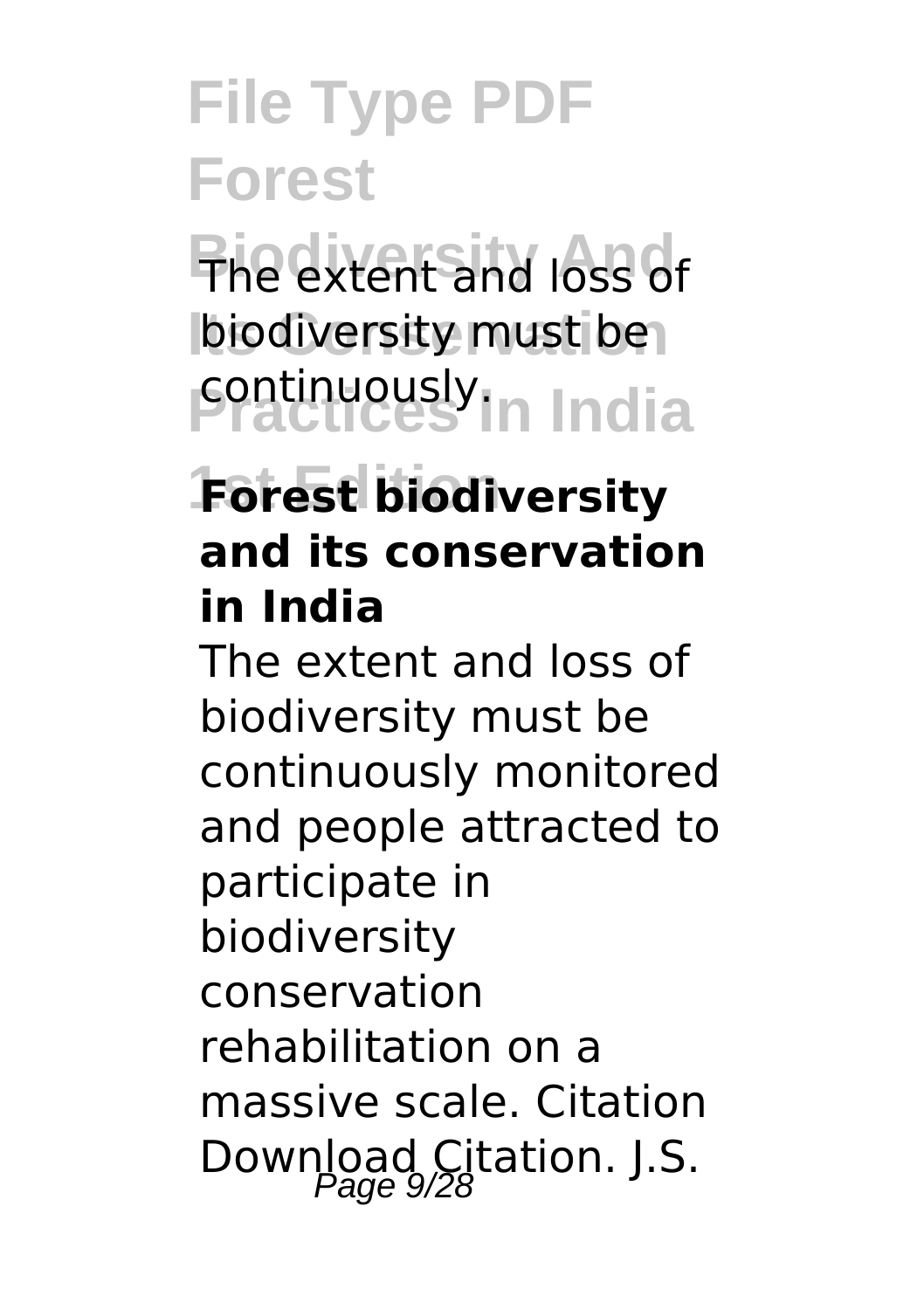**Bingh and S.P.S. And** Kushwaha "Foreston **Practices In India** Conservation in India," International Forestry Biodiversity and Its Review 10 (2), 292-304, (1 June 2008). https://doi.org/10.1505/ ifor.10.2.292.

#### **Forest Biodiversity and Its Conservation in India** Conservation of

biodiversity requires management higher than the species level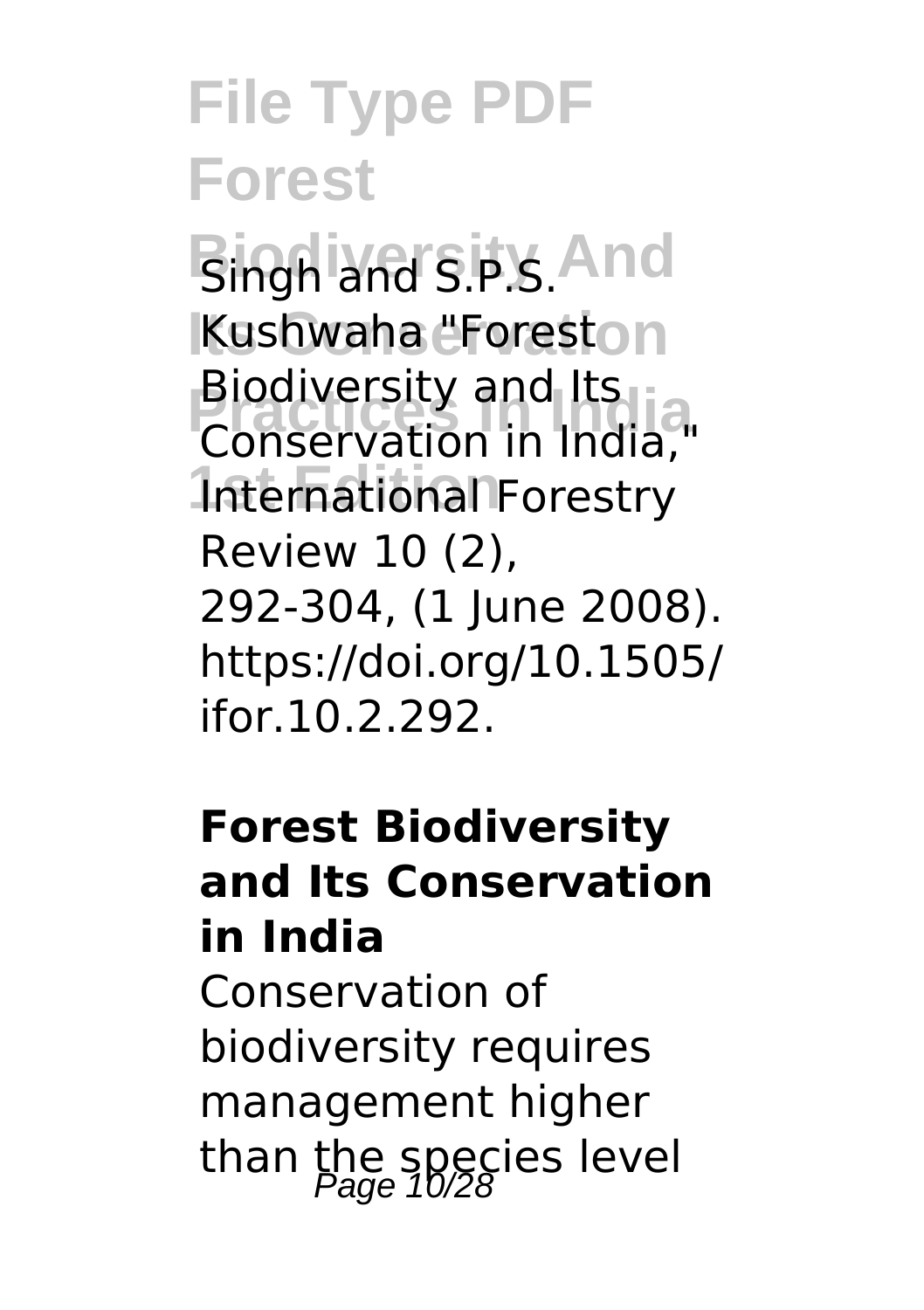**Bi Organization, And particularly at theon Practices** India

#### **1st Edition (PDF) Forest biodiversity and its conservation in India.**

Forest & Biodiversity. While, globally, it is the loss of forests that is a major issue, in India it is forest degradation that remains the biggest challenge. Our work focuses on promoting sustainable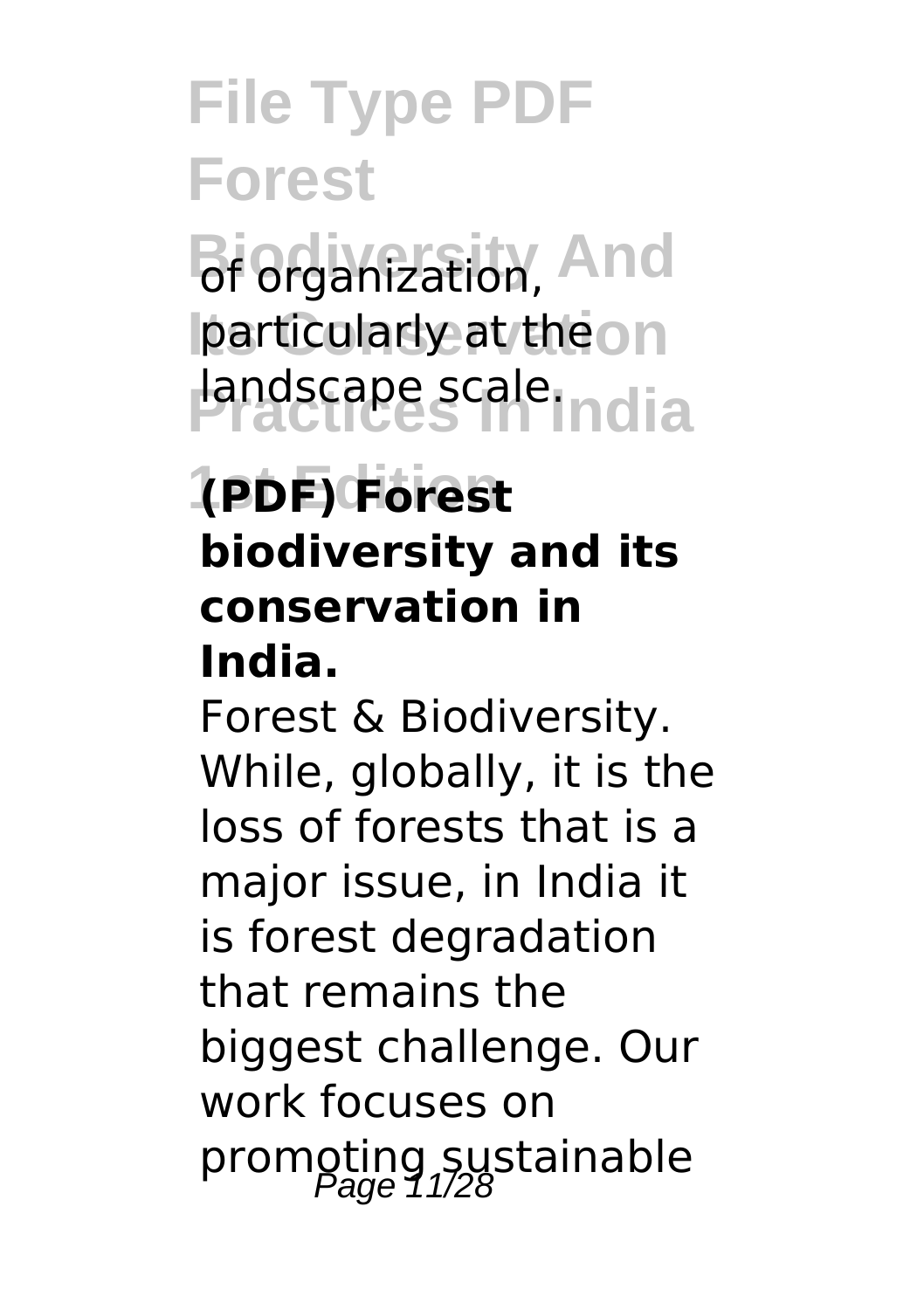**Forest management,** providing practical n solutions towards<br>Generating finance through carbon trading generating finance from forests, and supporting the livelihood of forest dependent communities.

#### **Forest & Biodiversity | TERI**

As a result of project activities, species and ecosystem biodiversity will be conserved in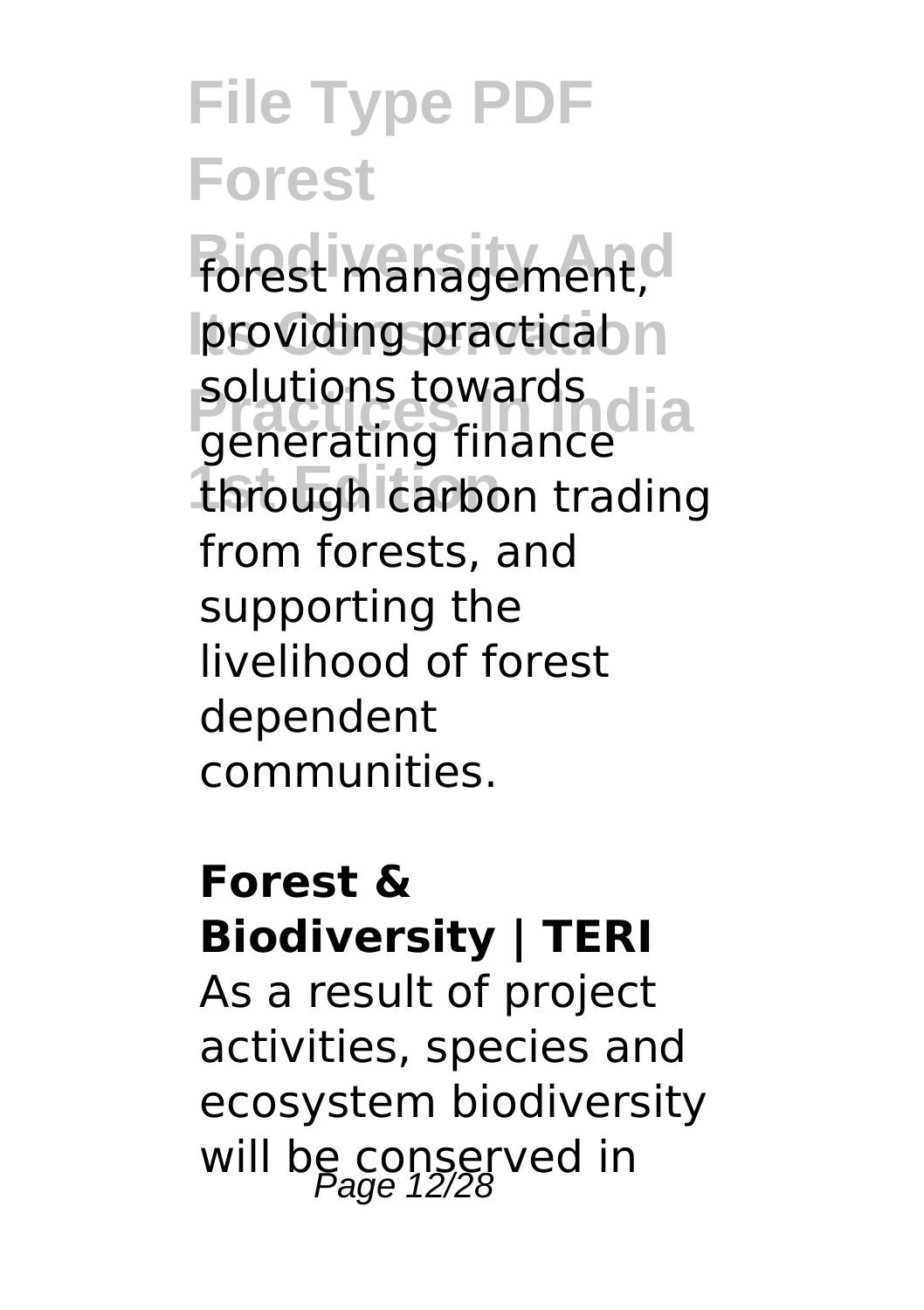$261,264$  ha of the nd Kalabakan-Gunung<sub>n</sub> Rard area within a<br>sustainably managed forest landscape. Rara area within a Component 3: Sustainable financing of protected areas and associated forest landscape areas demonstrated at the pilot site.

#### **Biodiversity conservation in multiple-use forest**

**...** Page 13/28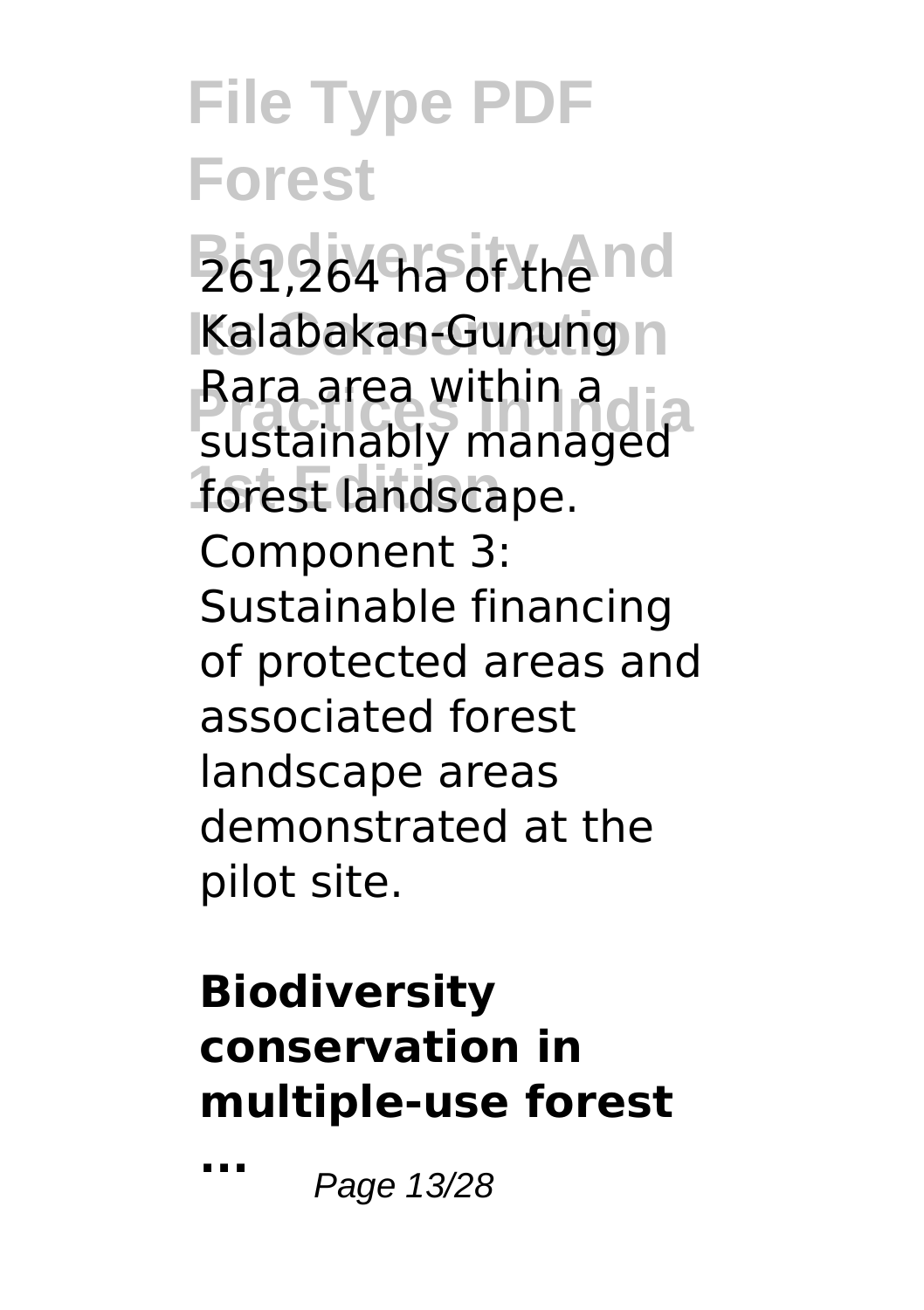**Biom** safeguards And **biodiversity in its own Profests unrough the**<br>implementation of its biodiversity program. forests through the The biodiversity program was established in 1998 and covers environmental guidelines concerning operational activities, forest conservation and collaboration projects with stakeholders.

# **Biodiversity** |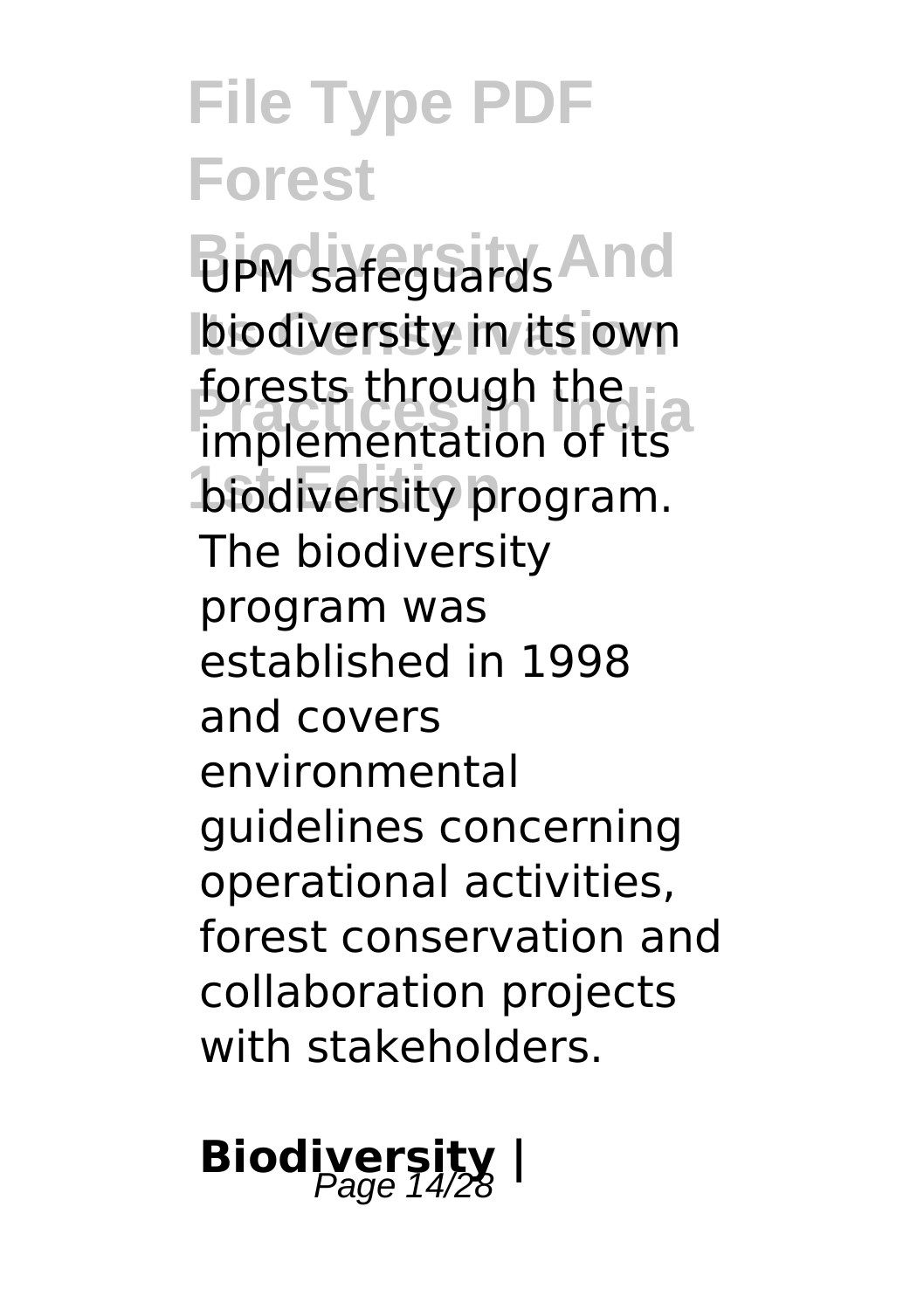**File Type PDF Forest Biomasity And Founded in 1992, on Biodiversity and notice**<br>Conservation is and a **1st Edition** international journal Conservation is an that publishes articles on all aspects of biological diversity, its conservation, and sustainable use. It is multidisciplinary and covers living organisms of all kinds in any habitat, focusing on studies using novel or little-used approaches, and ones from less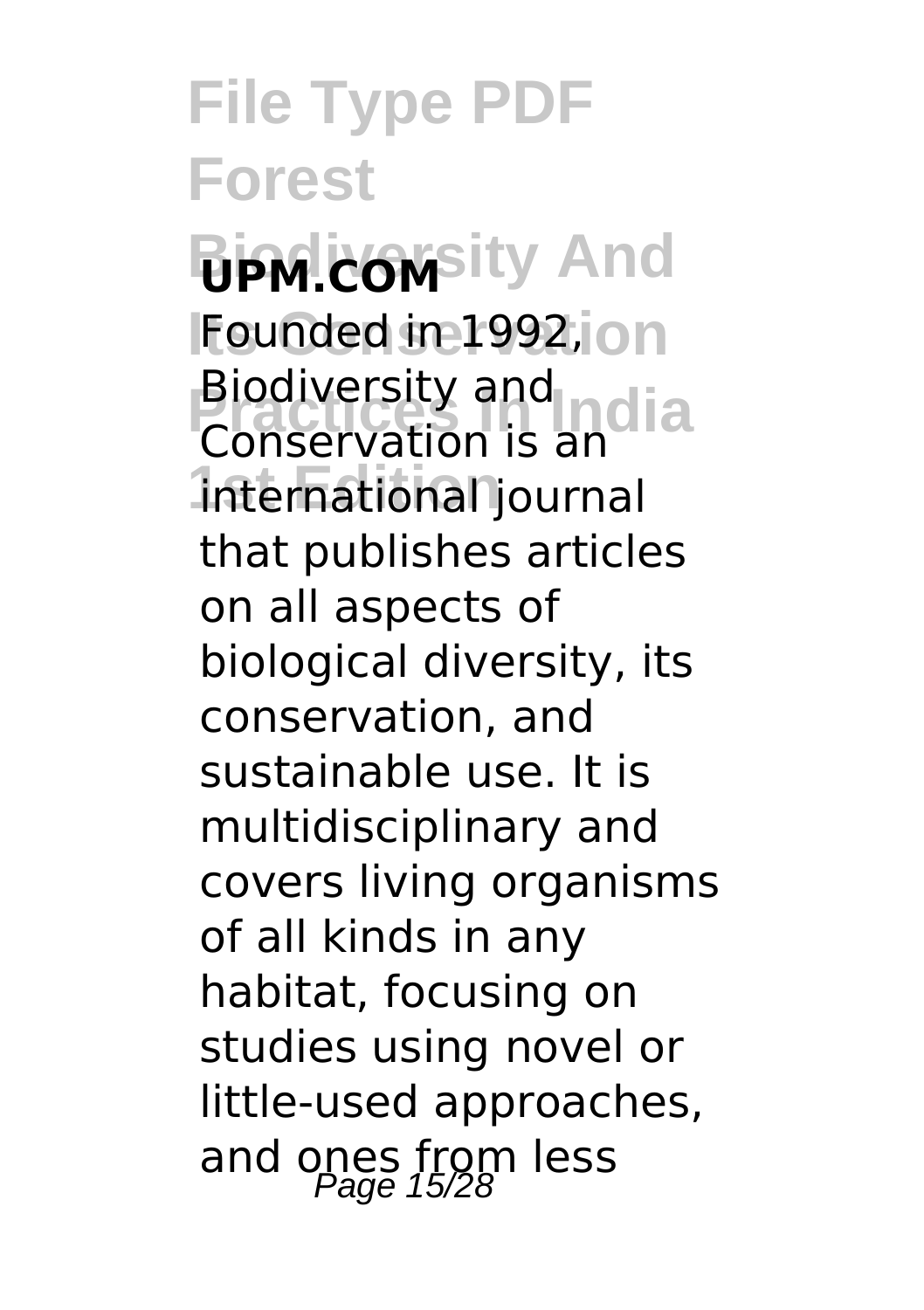**Biodiversity** d **rich regions oration Practices In India** habitats.

**Biodiversity and Conservation | Home** Themed Issue: Forest Diversity and Management: Safeguarding the Earth's Biota. March 2006, issue 3; February 2006, issue 2. Agroforestry and biodiversity conservation: Traditional practices,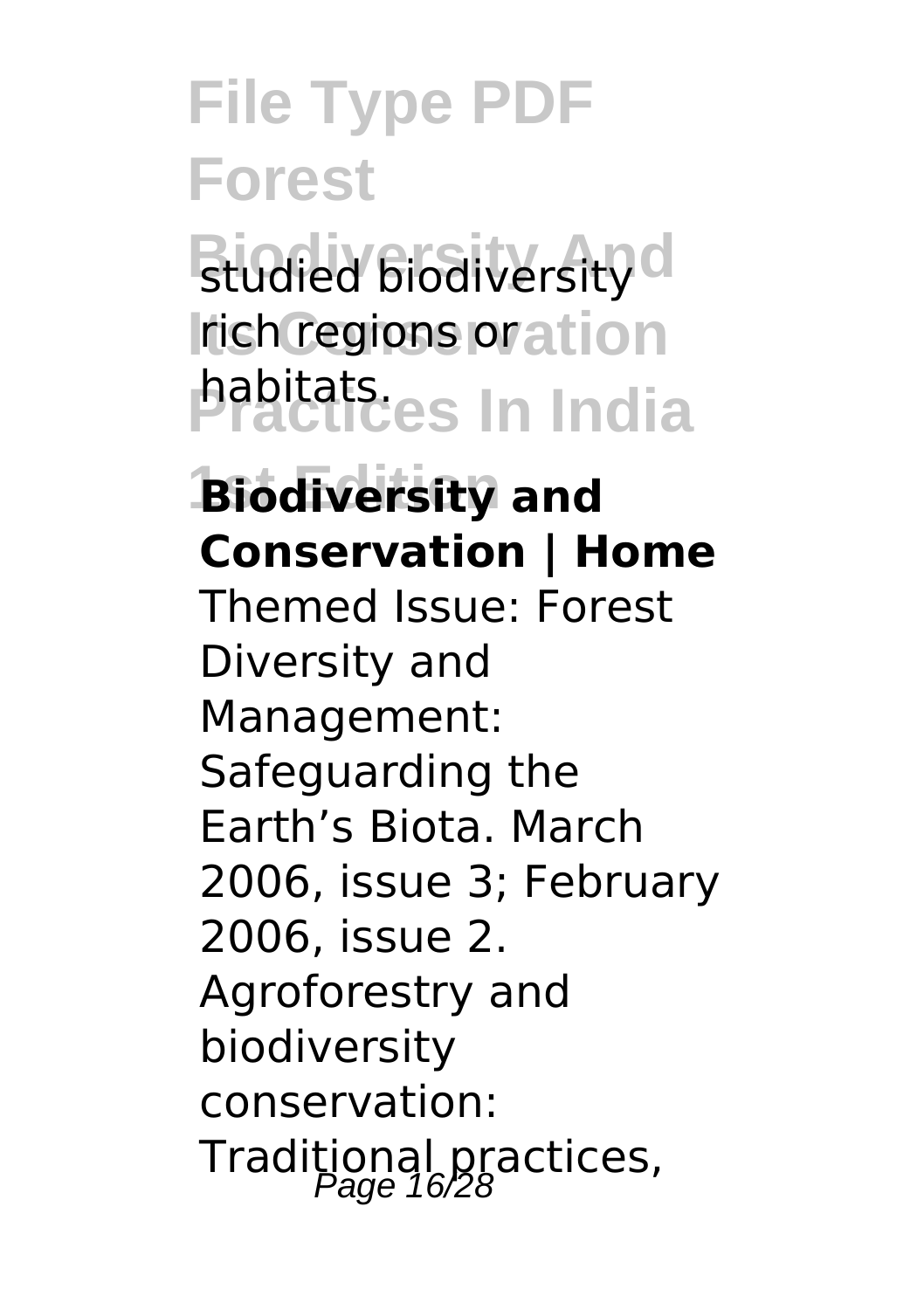**Bresent dynamics, and** lessons for the future. **Practices In India** Themed Issue: Looking after the Woof and January 2006, issue 1. Weft of Life: Arthropod Diversity and its ...

#### **Biodiversity and Conservation | Volumes and issues**

Preserving global biodiversity is a priority in strategic conservation plans that are designed to engage public policy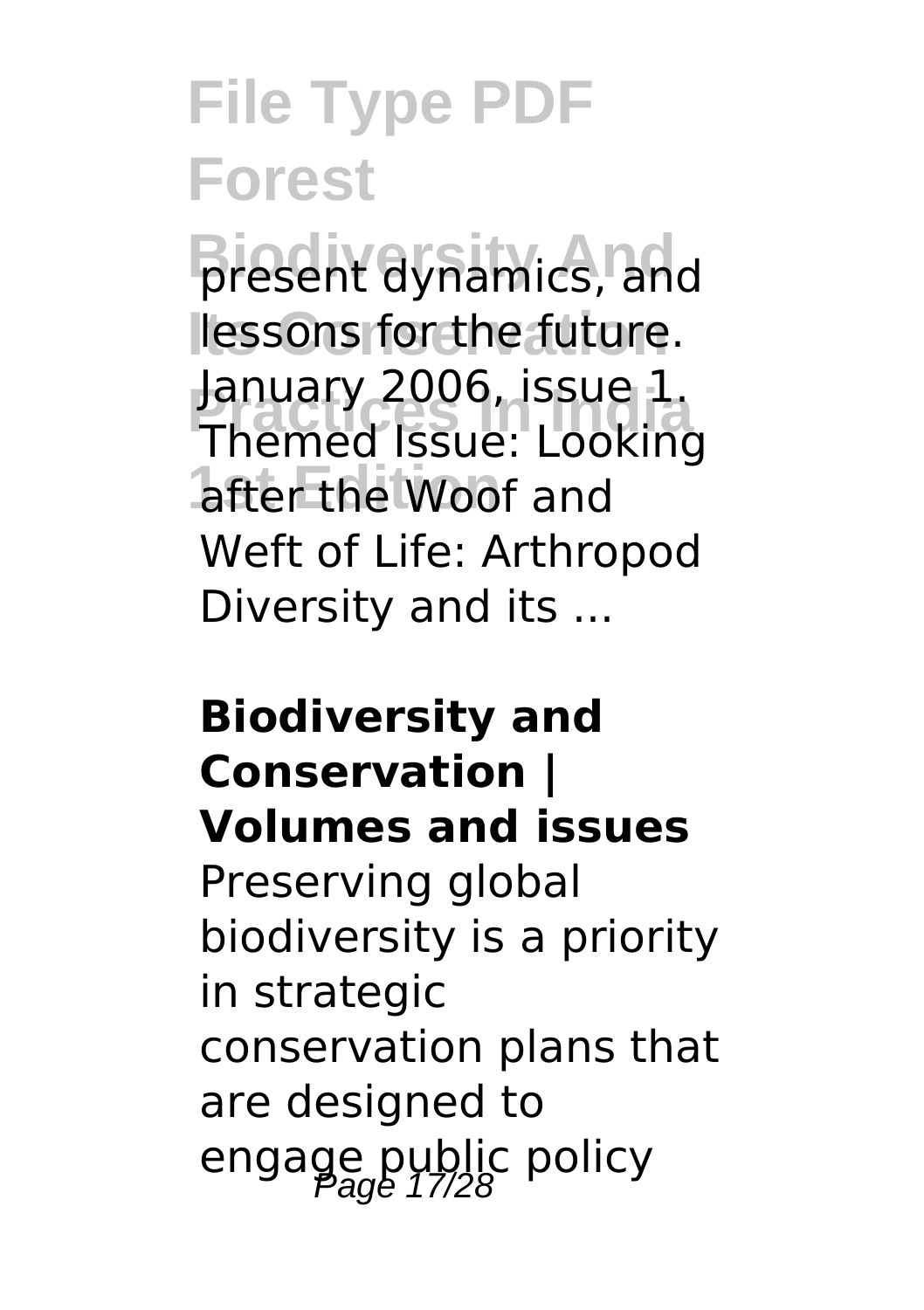**Biodiversity And** and concerns affecting local, regional and n global scales of **India** ecosystems and communities, cultures.

#### **Biodiversity - Wikipedia**

With its varied climate and terrain, and characterised by at least 10 distinct biogeographical regions, India supports a huge variety of forest types and harbours three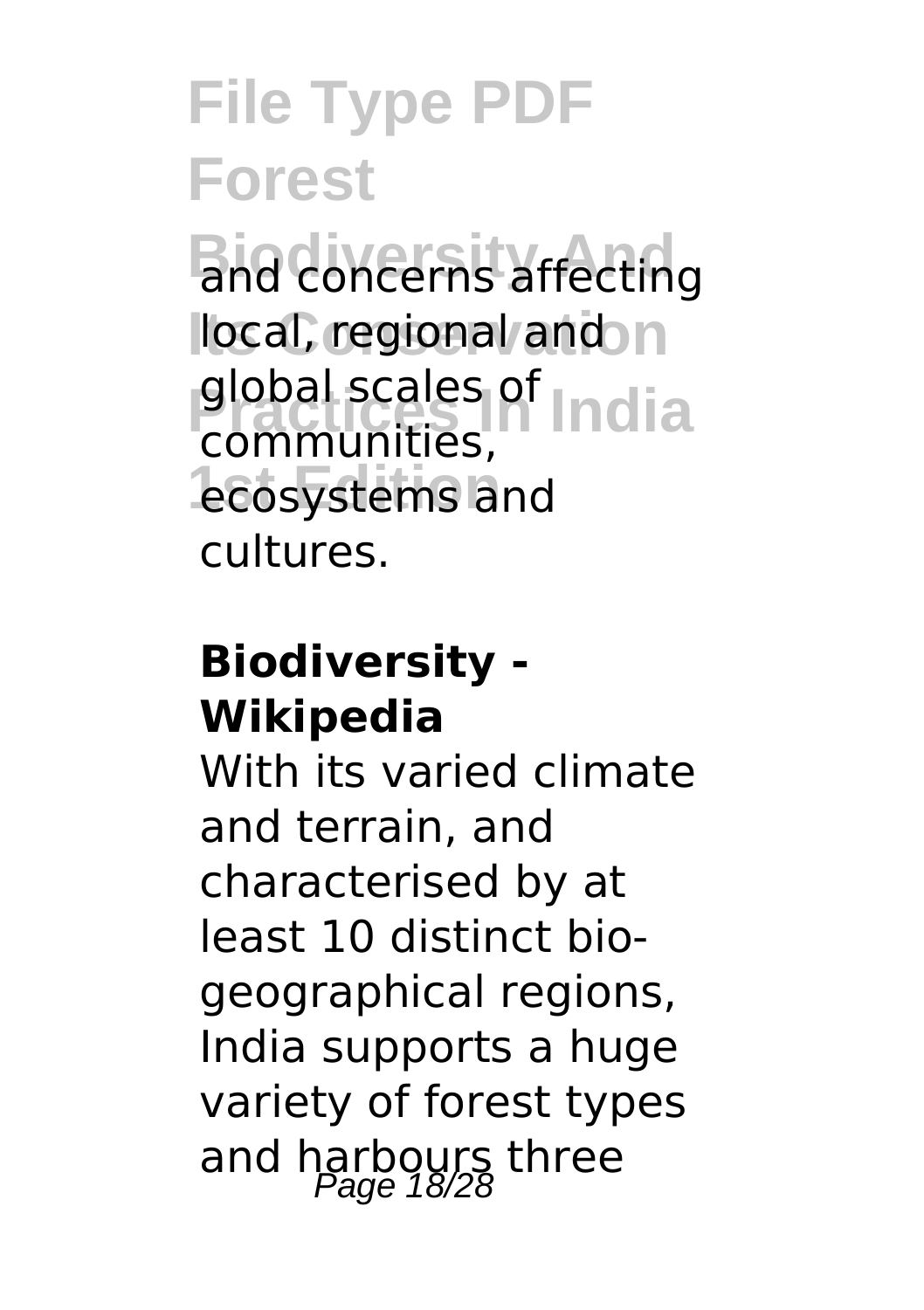Biobal terrestrial<sup>And</sup> biodiversity hot spots. **Most of the terrestrial<br>biodiversity now 1st Edition** resides in the forest, as biodiversity now other terrestrial habitats have lost their natural state.

#### **Forest biodiversity and its conservation in India: Ingenta ...** The forest, its

biodiversity, and human intrusion. It is also an important reservoir for biological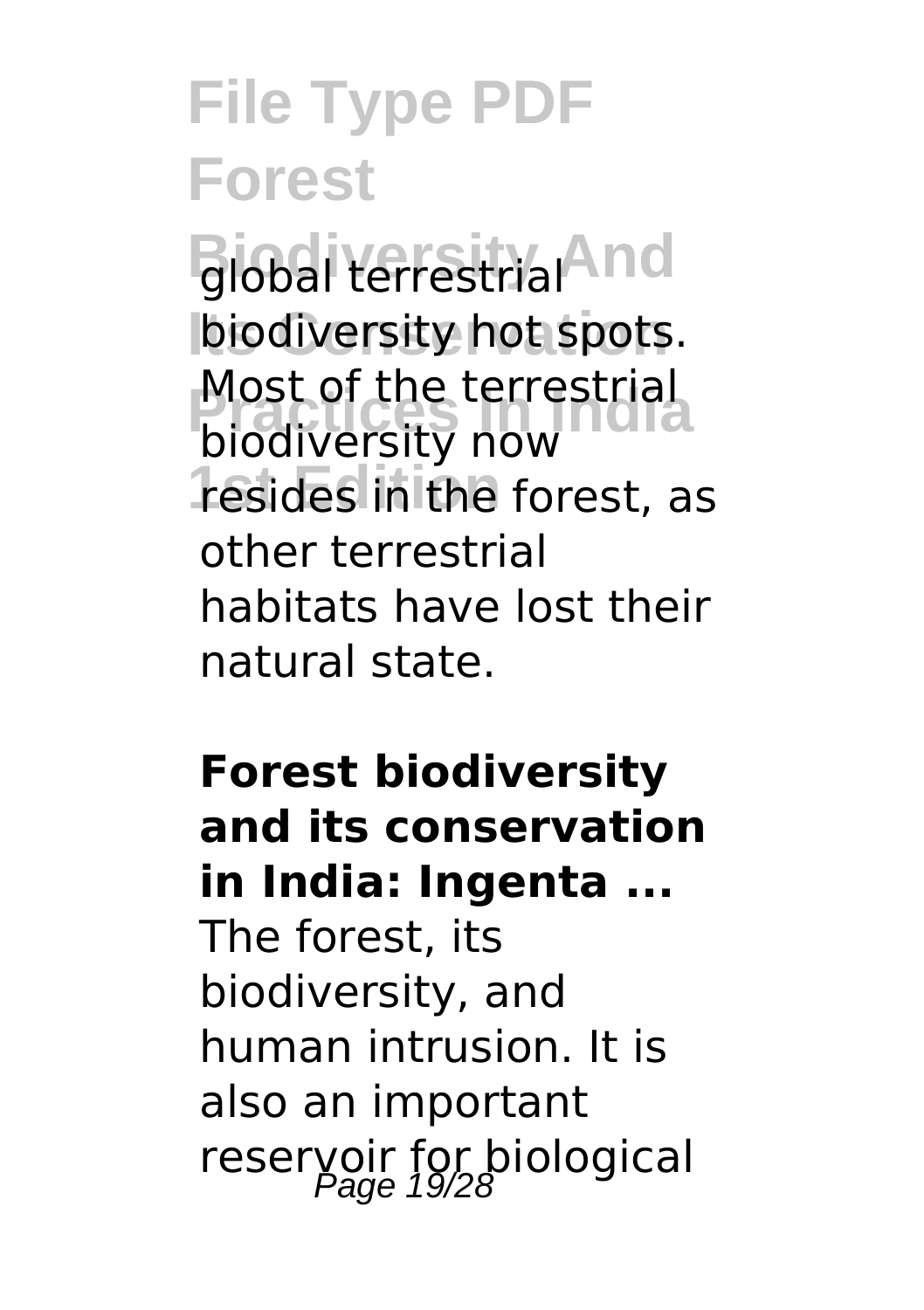**Biodiversity And** diversity, a key lelement in tomorrow's **Forest productivity.**<br>Cemagref's "Eorest" hature, and n Cemagref's "Forest, biodiversity" project, conducted as part of a partnership with the National Forestry Office (Office National des Forêts; ONF) and the Nature ...

**The forest, its biodiversity, and human intrusion ...** The study's lead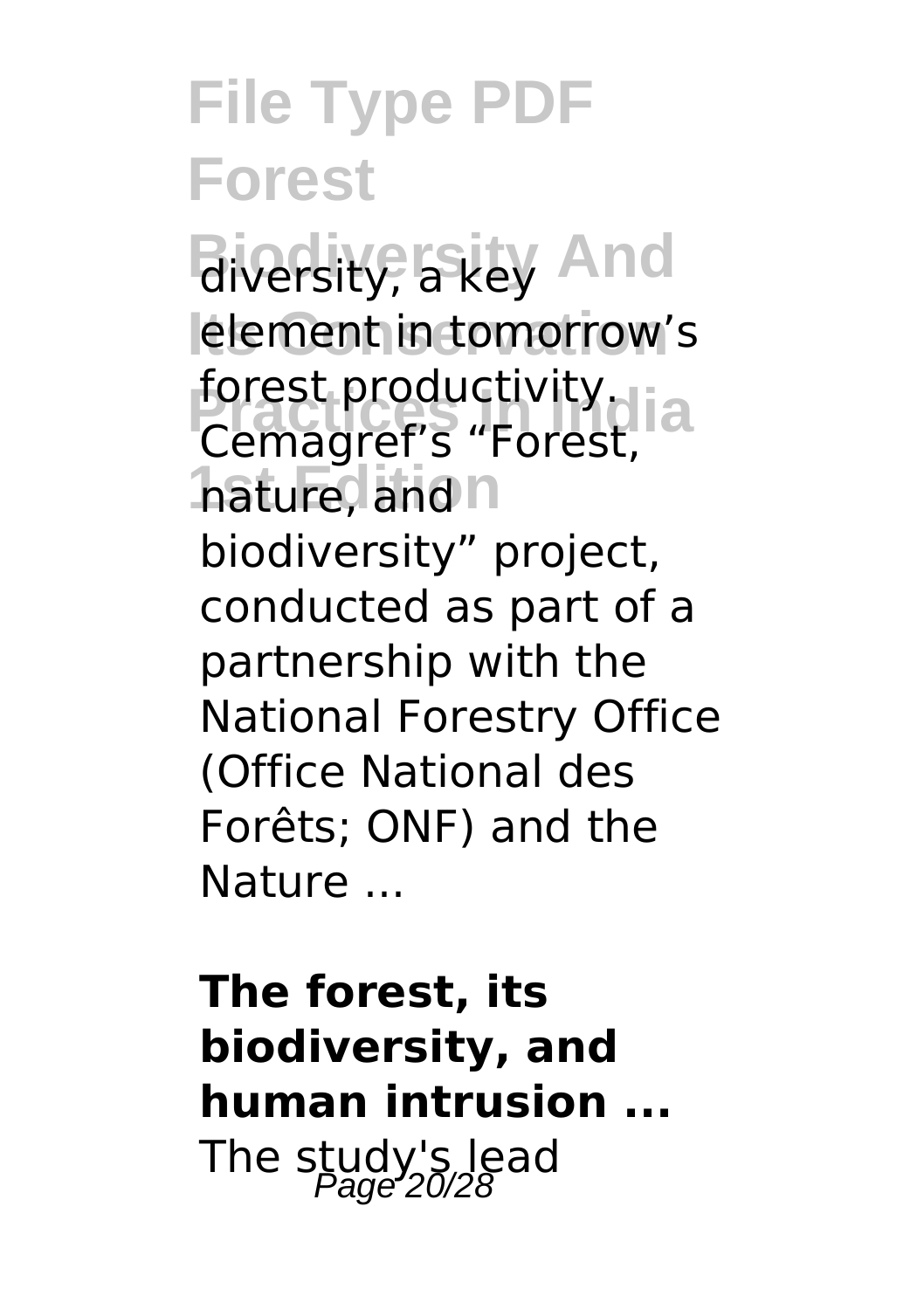Buthor, Dr. Hedleynd **IGrantham, WCStion Prector of**<br>Conservation Planning said: "This study shows Conservation Planning, that just prioritizing forests based on their condition will trade-off biodiversity ...

**Analysis pinpoints most important forests for biodiversity ...** Biodiversity and Conservation MCQs. VIEW MORE.<br>Page 21/28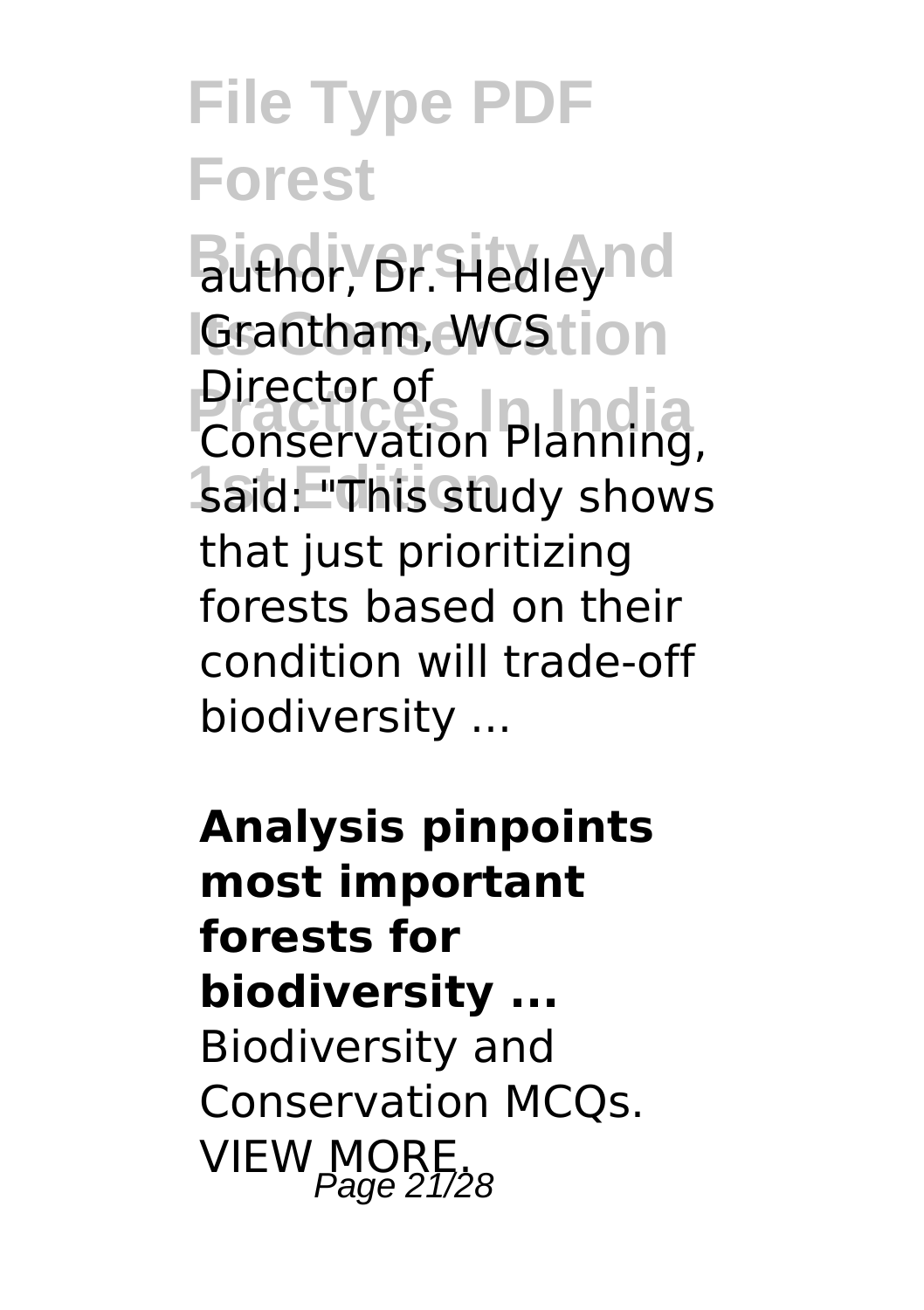**Biodiversity is y And** composed of all living **Properties Indians India**<br>Pach of them plays a significant role in their each of them plays a habitat. Also, all components of biodiversity are interdependent and must coordinate for sustainable living. Notably, the chapter highlights the major concerns of biodiversity and emphasises on the importance of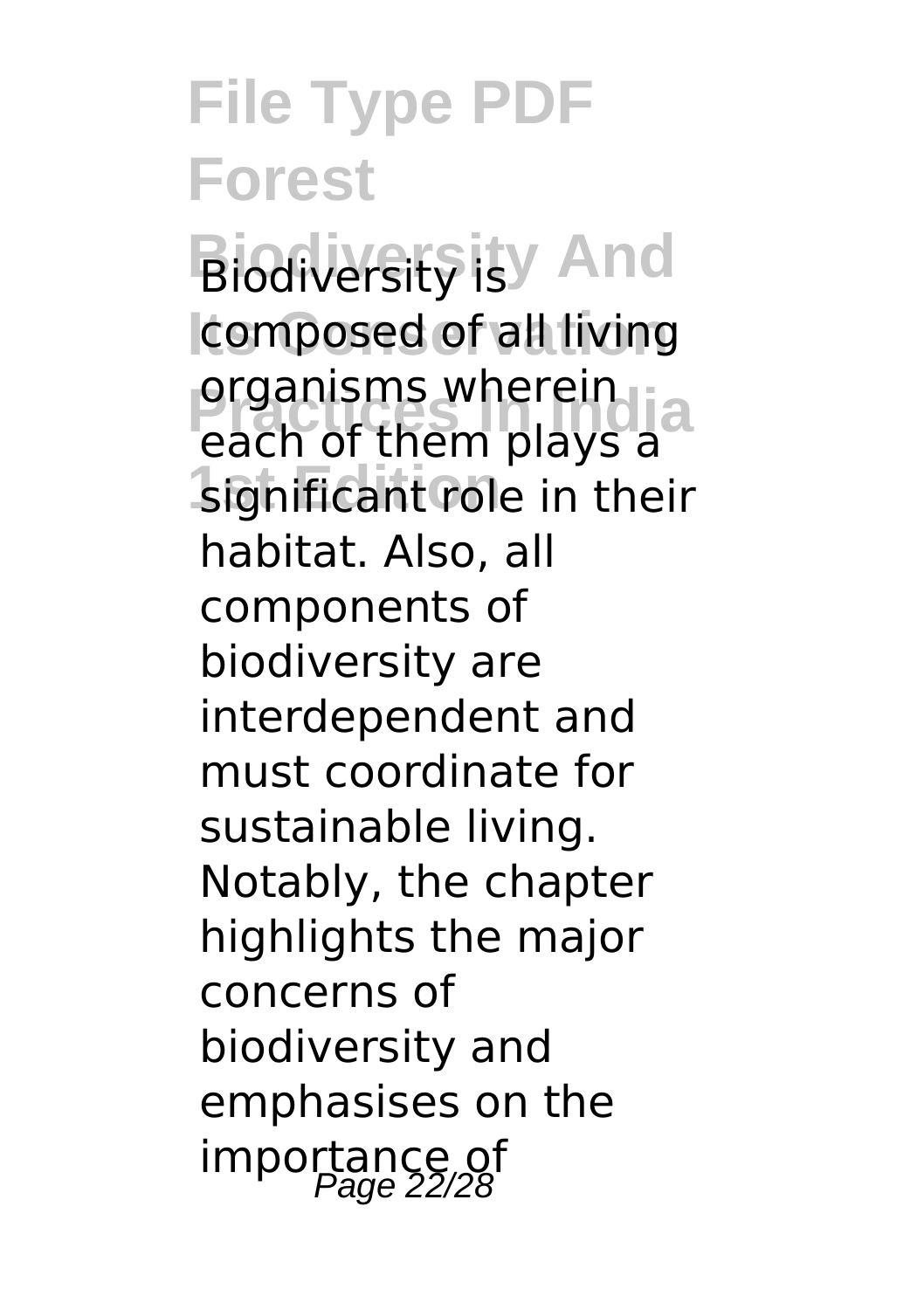### **File Type PDF Forest Bioserving itly And Its Conservation**

#### **Proportant**<br>**Biodiversity and 1st Edition Conservation MCQs Important with Solutions**

12. **is the forest** cover to be maintained as per the National Forest Policy (1988) 67% for hills & 33% for plains; 37% for hills & 11% for plains; 17% for hills & 23% for plains; None of the above; 13. is defined as the number of species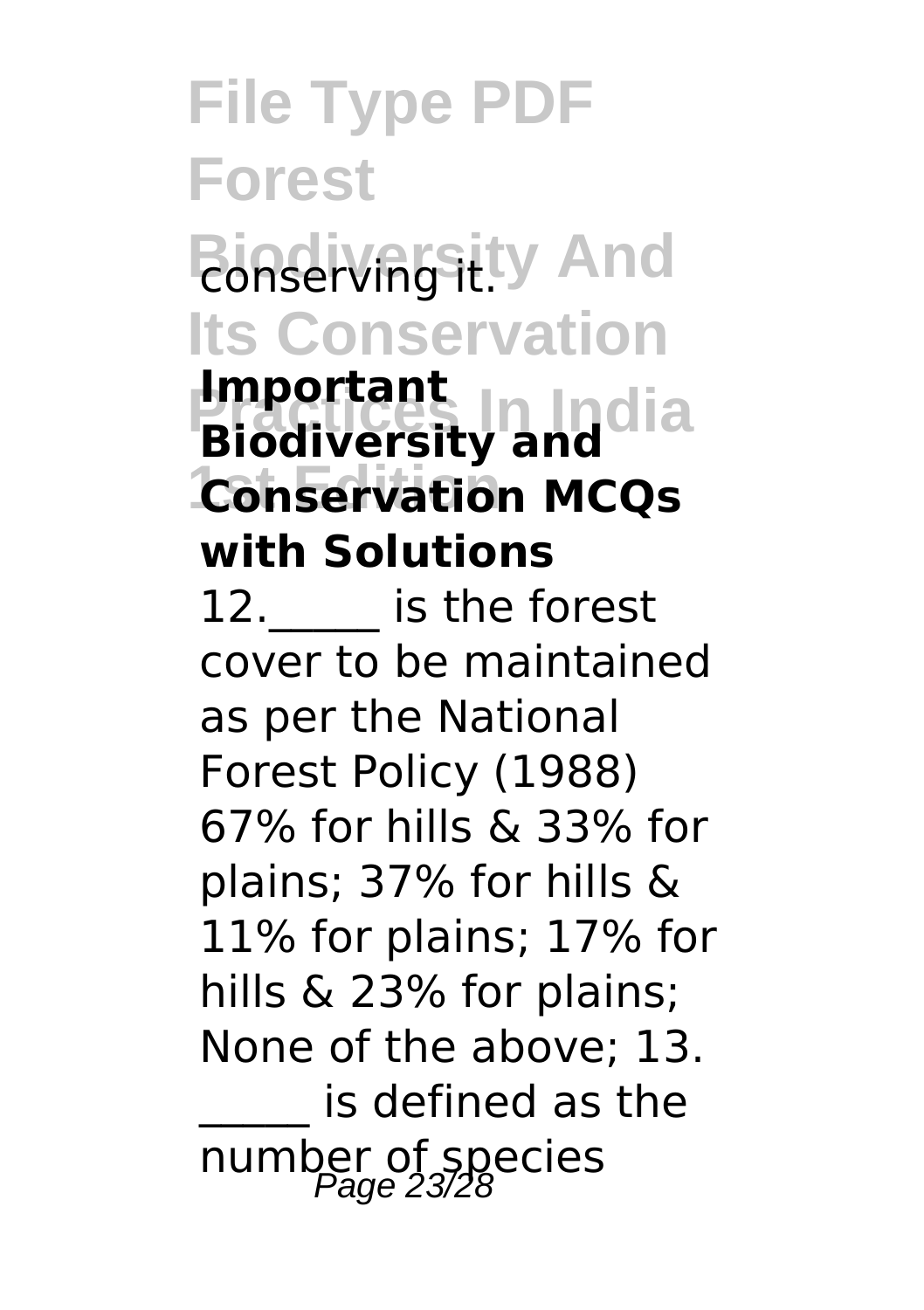**Bioresented** in a<sup>And</sup> specific region, at ion **Produced Community** Coevolution;<sup>1</sup> ecological community. Commensalism

#### **Biodiversity and Conservation MCQ - All Important Concepts** Native Forest Reserves. Forests owned by ForestrySA are managed to protect biodiversity and cultural heritage,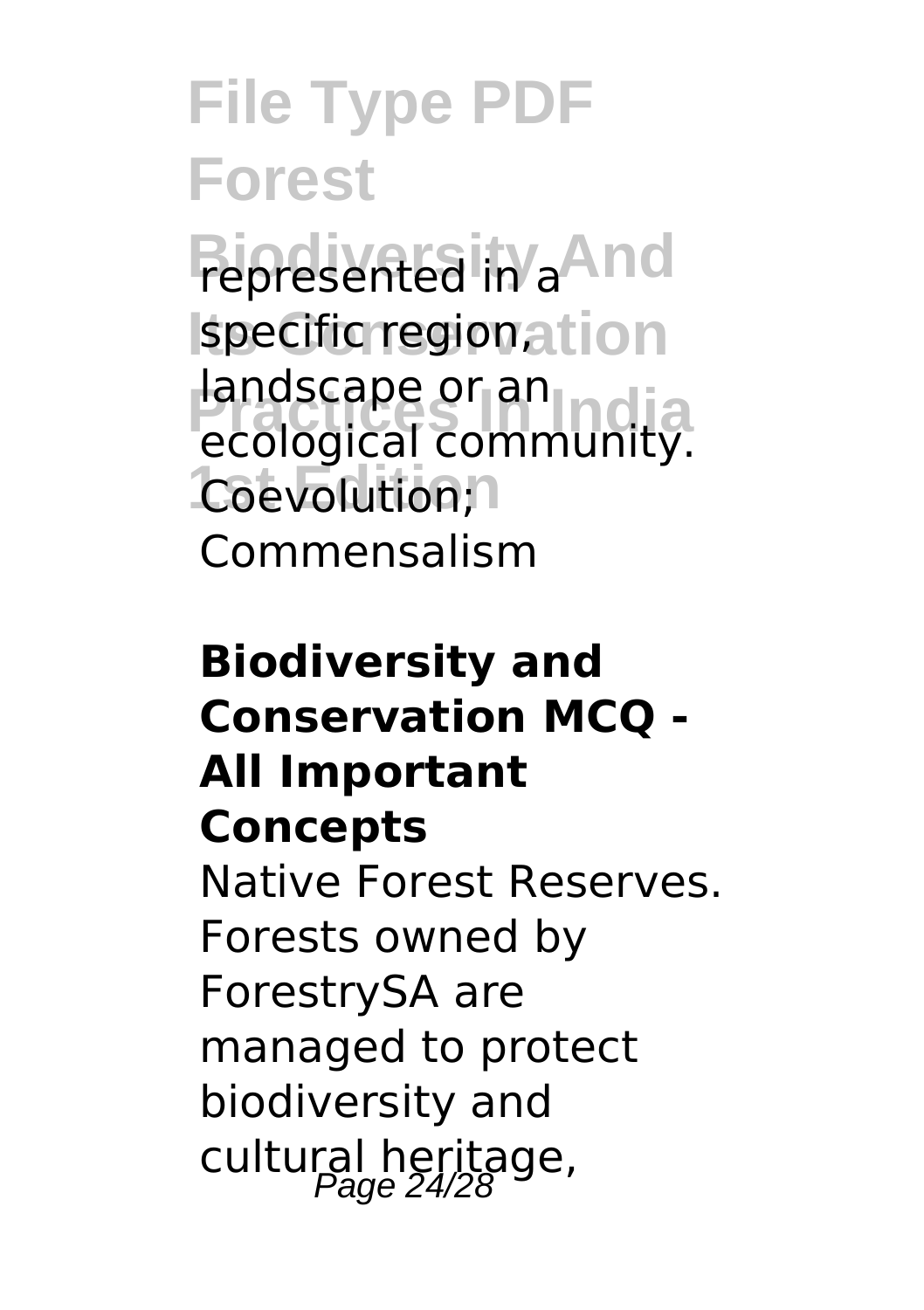**Broviding for a range of Its Conservation** recreational activities, *Community events and*<br>educational values, while optimising community events and economic value to regional communities through plantation forest operations. Biodiversity Corridors.

#### **Conservation | ForestrySA**

The authors show that the most important areas for conservation of biodiversity have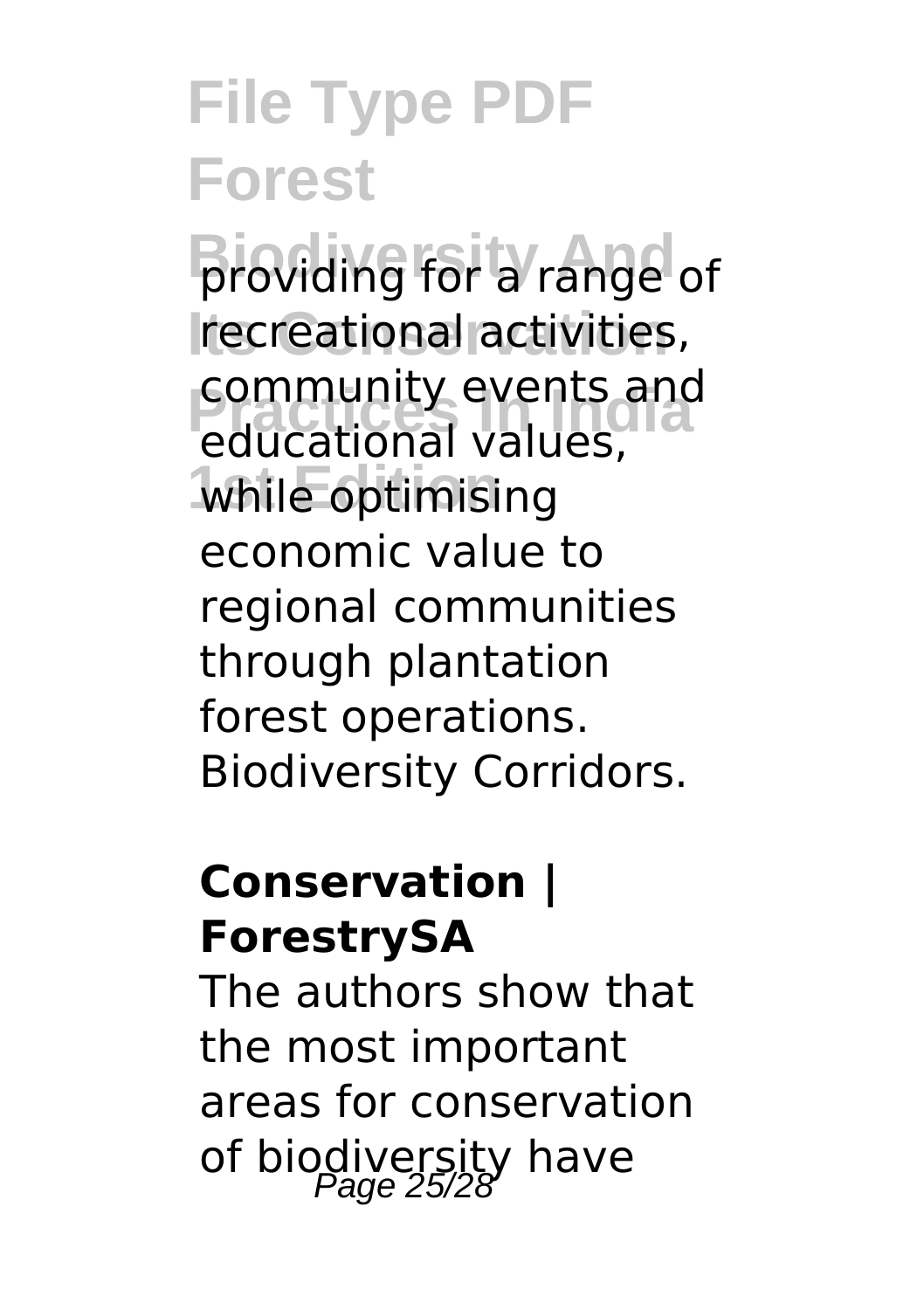**Biodiversity** With the **Its Conservation** most important areas **For climate**<br>stabilization Thindia **1st Edition** includes the massive stabilization. This carbon banks of the Boreal Forest biome of Canada and Alaska. And there is more good news—many of these globally impor

**New Study: Boreal Forest Is Key to Reaching Biodiversity ...** The paper "A 'Global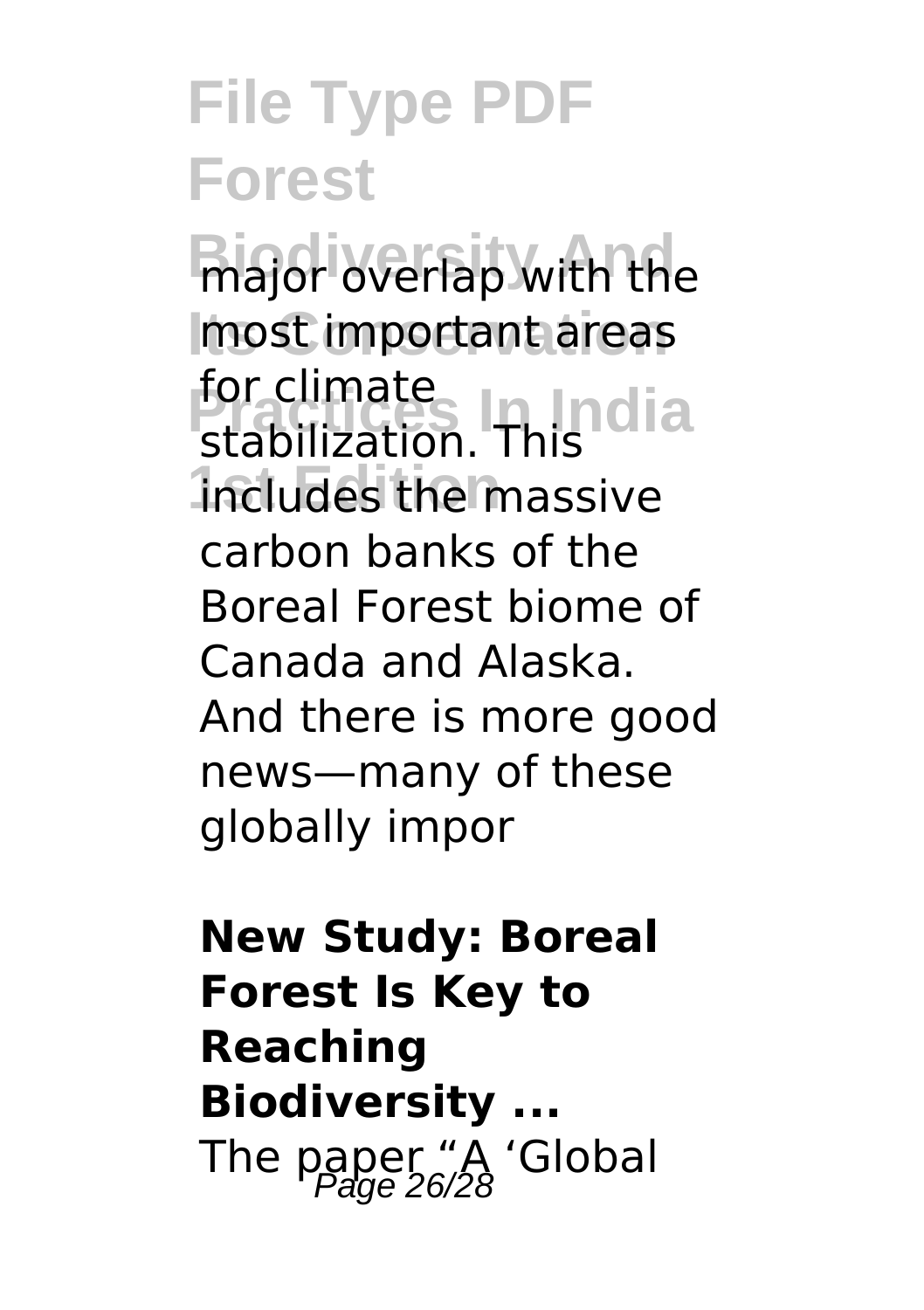**Bafety Net<sup>6</sup>to reverse** biodiversity loss and **Practice Editions**<br> **Properties 1st Edition** results of a unique stabilize Earth's global analysis of where we need conservation most to deal with the simultaneous crises of biodiversity loss and climate change. The authors considered four biodiversity values: rare species sites, high ...

Page 27/28